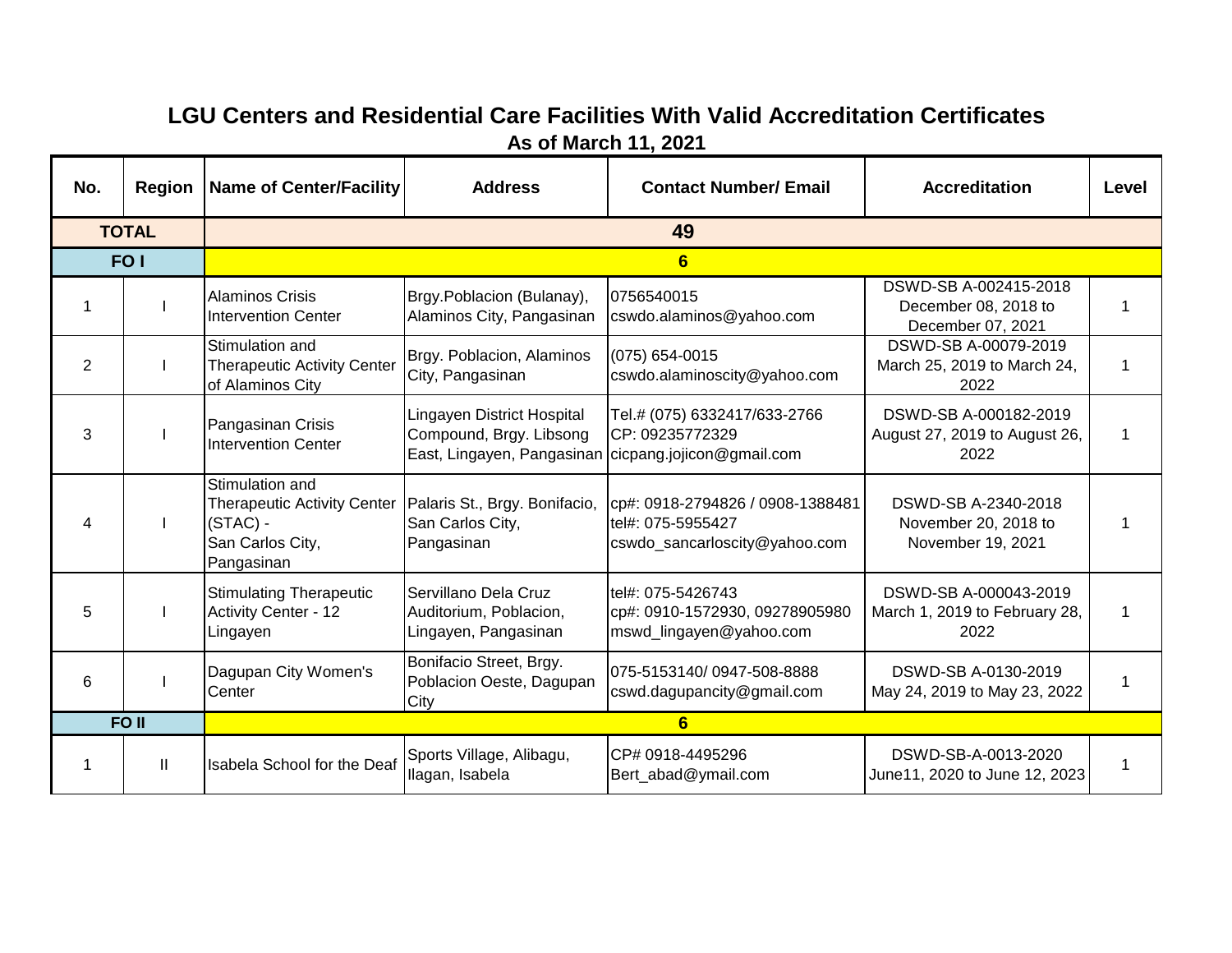| $\overline{2}$ | $\mathbf{H}$                       | Lingap Center - Isabela                                                                           | Isabela Sports Complex,<br>Alibagu, Ilagan, Isabela                | Tel. No. (078) 622-<br>2248/09178084274                                                                                                      | DSWD-SB-A-002046-2018<br>September 19, 2018 to<br>September 18, 2021 | 1 |
|----------------|------------------------------------|---------------------------------------------------------------------------------------------------|--------------------------------------------------------------------|----------------------------------------------------------------------------------------------------------------------------------------------|----------------------------------------------------------------------|---|
| 3              | $\ensuremath{\mathsf{II}}$         | Bahay Pag-asa Center<br>(Transition and<br>Rehabilitation Home for<br>Disadvantaged Children)     | Sitio Manalpaac, Barangay<br>San Pablo, Cauayan City<br>Isabela    | LGU tel#: 078-6522017 / 078-<br>6522205/6523376/6524069<br>cp#: 0915-3999503/0936-8326076/<br>0916-6055281<br>cswdofficelgucauayan@yahoo.com | DSWD-SB-A-00023-2020<br>July 30, 2020 to August 4,<br>2023           | 1 |
| 4              | $\mathbf{II}$                      | Silid Kanlungan Drop In<br>Center - Quirino Province                                              | San Marcos, Cabarroguis,<br>Quirino Province                       | mobile: 09276754776<br>pswdo_quirino@yahoo.com /<br>valleofc1@hotmail.com                                                                    | DSWD-SB A-00111-2019<br>May 6, 2019 to May 5, 2022                   | 1 |
| 5              | $\ensuremath{\mathsf{II}}$         | Nueva Vizcaya Halfway<br>Home for Women and Girls                                                 | PSWDO Capitol<br>Compound, Bayomobong,<br>Nueva Vizcaya            | (078) 392-1084<br>luzcandid30@gmail.com                                                                                                      | DSWD-SB A-001919-2018<br>May 21, 2018 to May 20, 2021                | 1 |
| 6              | $\mathbf{II}$                      | Halfway Home for Girls and<br>Women - Santiago City                                               | 2nd Floor CSWDO Building,<br>San Andres, Santiago City,<br>Isabela | cswd_lgu-santiagocity@yahoo.com                                                                                                              | DSWD-SB-A-000215-2019<br>November 11, 2019 to<br>November 10, 2022   | 1 |
|                | <b>FO III</b>                      |                                                                                                   |                                                                    | $\overline{3}$                                                                                                                               |                                                                      |   |
| 1              |                                    | <b>Center for Youth</b>                                                                           |                                                                    |                                                                                                                                              | DSWD-SB A-000003-2019                                                |   |
|                | III                                | (Formerly Olongapo<br>Assistance Rehabilitation & Sta. Rita, Olongapo City<br>Empowerment (OCARE) | Ladrillono St., Mayumi St.,                                        | Tel.#: 047-2228399<br>cswdogapo@gmail.com                                                                                                    | January 4, 2019 to January 3,<br>2022                                | 1 |
| $\overline{2}$ | $\ensuremath{\mathsf{III}}\xspace$ | Social Development Center<br>(SDC) - Olongapo                                                     | Mulawin Lane, Purok 13,<br>Old Cabalan<br>Olongapo City, Zambales  | Tel. #: (047) 223-1139<br>scswdogapo@gmail.com                                                                                               | DSWD-SB-A-000002-2019<br>January 4, 2019 to January 3,<br>2022       | 1 |
| 3              | III                                | Bataan Bahay Panuluyan<br>Drop-In Center                                                          | 48th IB Army, Camp<br>Tolentino, Camacho,<br>Balanga City          | 047-2372274<br>pswdo@balanga.gov.ph                                                                                                          | DSWD-SB-A-01910-2018 April<br>23, 2018 to April 22, 2021             | 1 |
|                | FO IV-A                            |                                                                                                   |                                                                    | 1<br>cp#: 0917-3277299                                                                                                                       |                                                                      |   |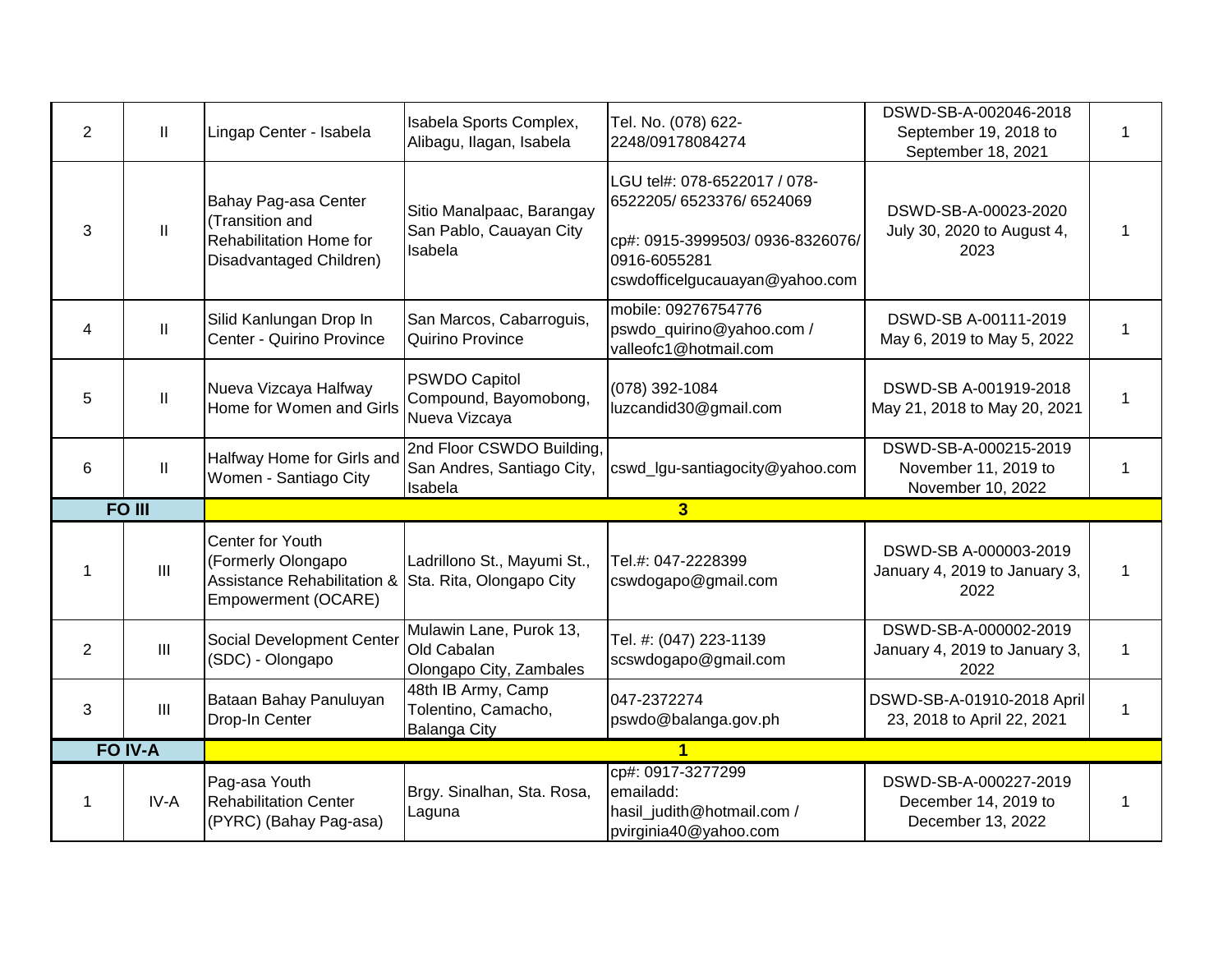| <b>FO MIMAROPA</b> |                 | $\overline{\mathbf{0}}$                                                                                                                            |                                                                                                                                                                                    |                                                                                                          |                                                                    |  |  |
|--------------------|-----------------|----------------------------------------------------------------------------------------------------------------------------------------------------|------------------------------------------------------------------------------------------------------------------------------------------------------------------------------------|----------------------------------------------------------------------------------------------------------|--------------------------------------------------------------------|--|--|
|                    | FO <sub>V</sub> |                                                                                                                                                    |                                                                                                                                                                                    | $\overline{2}$                                                                                           |                                                                    |  |  |
| -1                 | $\vee$          | Pasirungan Shelter for<br>Women and Children (Drop-<br>In Center for Children and<br>Women in Need for Special Pagasa Bldg. Brgy. F<br>Protection) | 2nd Flr CSWDO Bldg., City<br>Hall Compound, Municipal<br>Rd, Brgy. Kalipay, Masbate<br><b>Temporary Address: Balay</b><br>Magallanes St. Masbate<br>City (As of September<br>2018) | CP #: 09065437460<br>Tel. # (056) 333-6026<br>Fax # (056) 333-5844<br>edna_aribon@yahoo.com              | DSWD-SB A-0136-2019<br>June 11, 2019 to June 10,<br>2022           |  |  |
| 2                  | $\vee$          | Bahay Pag-Asa for Girls                                                                                                                            | Zone 4, Brgy. Nasisi, Ligao<br>City<br>albaypswdo@gmail.com                                                                                                                        |                                                                                                          | DSWD-SB-A-0009-2020<br>March 6, 2020 to March 5,<br>2023           |  |  |
|                    | <b>FO VI</b>    |                                                                                                                                                    |                                                                                                                                                                                    | 3                                                                                                        |                                                                    |  |  |
| -1                 | VI              | Balay Paglaum: A Crisis<br>Center for Women and<br>Children and Children in<br>Conflict with the Law                                               | Municipal Compound, Brgy.<br>Badiangan, Mina, Iloilo                                                                                                                               | tel#: 5309008<br>mswdmina@yahoo.com                                                                      | DSWD-SB A-2353-2018<br>November 20, 2018 to<br>November 19, 2021   |  |  |
| 2                  | VI              | Provincial Center for the<br>Protection and<br>Development of Women<br>and Children<br>(PAGSAPUPO Center)                                          | Cendeña St., Brgy. I, San<br>Jose de Buenavista,<br>Antique                                                                                                                        | CP# 0906-1494646                                                                                         | DSWD-SB-A-000039-2018<br>February 26, 2019 to February<br>25, 2022 |  |  |
| 3                  | VI              | Aklan Youth Center                                                                                                                                 | Brgy. Nalook, Kalibo, Aklan                                                                                                                                                        | pswdo_aklan@yahoo.com<br>0998-5496421<br>Aklanyouthcenter1015@yahoo.com<br>09399134962<br>(036) 272-1417 | DSWD-SB-A-000008-2019<br>January 17, 2019 to January<br>16, 2022   |  |  |
|                    | <b>FO VII</b>   |                                                                                                                                                    |                                                                                                                                                                                    | $\overline{1}$                                                                                           |                                                                    |  |  |
| $\mathbf 1$        | VII             | La Casa Esperanza                                                                                                                                  | Cimafranca Subdivision,<br>Brgy. Bantayan, Dumaguete (035) 422-5353<br>City, Negros Oriental                                                                                       |                                                                                                          | DSWD-SB-A-000009-2019<br>January 17, 2019 to January<br>16, 2022   |  |  |
|                    | <b>FO VIII</b>  |                                                                                                                                                    |                                                                                                                                                                                    | 5 <sup>5</sup>                                                                                           |                                                                    |  |  |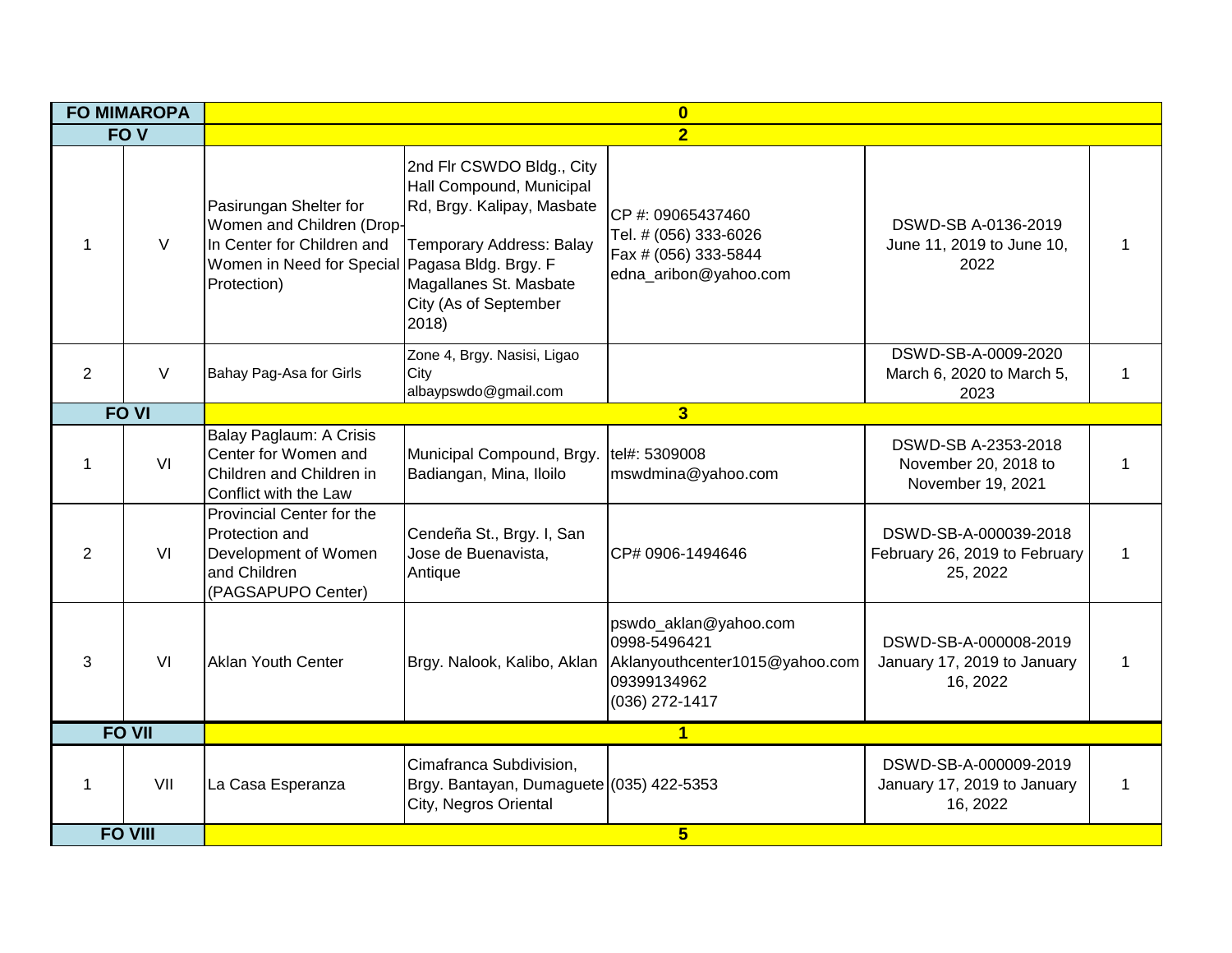|    | VIII            | <b>Biliran Provincial Crisis</b><br>Center                                                      | Brgy. Larrazabal, Naval,<br><b>Biliran</b>                                                             | (053) 500-9014<br>09277651110 / 09173063108 /<br>0928-5200911<br>dablearcelyn@yahoo.com<br>pswd_biliran@yahoo.com | DSWD-SB-A-0012-2020<br>April 23, 2020 to April 24, 2023            |  |
|----|-----------------|-------------------------------------------------------------------------------------------------|--------------------------------------------------------------------------------------------------------|-------------------------------------------------------------------------------------------------------------------|--------------------------------------------------------------------|--|
| 2  | VIII            | God's Love Center for<br>Women and Children                                                     | Km. 1 Brgy. 7, Catbalogan,<br><b>Western Samar</b>                                                     | CP# 0939-3654439<br>0925-3575128<br>erlindaSAcuba@gmail.com                                                       | DSWD-SB-A-2394-2018<br>December 17, 2018 to<br>December 16, 2021   |  |
| 3  | VIII            | Home for Children and<br>Adolescents                                                            | Capitol Area, Brgy. Dalakit,<br>Catarman, Northern Samar                                               | 055-500-9814<br>pswdo.pgns@gmail.com                                                                              | DSWD-SB-A-000214-2019<br>November 12, 2019 to<br>November 11, 2022 |  |
| 4  | VIII            | Lingap Center - Ormoc City                                                                      | Brgy. San Pablo, Ormoc<br>City, Leyte                                                                  | 0919-4067758                                                                                                      | DSWD-SB A-002092-2018<br>October 30, 2018 to October<br>29, 2021   |  |
| 5  | VIII            | Bahay Pag-asa - Biliran                                                                         | <b>Provincial Government</b><br>Center, Sitio San Roque,<br>Brgy. Larrazabal, Naval,<br><b>Biliran</b> | Tel#: 053-5004117<br>pswd_biliran@yahoo.com                                                                       | DSWD-SB-A-000015-2021<br>February 8, 2021 to February<br>9, 2024   |  |
|    | <b>FOIX</b>     |                                                                                                 |                                                                                                        | $\overline{3}$                                                                                                    |                                                                    |  |
| -1 | IX              | Center for Children in<br>Conflict with the Law -<br>Zamboanga City                             | Culianan Rural Complex,<br>Brgy. Culianan,<br>Zamboanga City                                           | Tel.# (062) 955-0035/<br>09262725386<br>lornabato_@yahoo.com                                                      | DSWD-SB A-2307-2018<br>October 31, 2018 to October<br>30, 2021     |  |
| 2  | IX              | Children's Center (CICL) -<br>Pagadian City                                                     | Purok Bliss, Barangay<br>Lenienza, Pagadian City                                                       | cp#: 09217409849                                                                                                  | DSWD-SB A-2020-2018<br>September 17, 2018 to<br>September 16, 2021 |  |
| 3  | IX              | Women Crisis Center -<br>Zamboanga City                                                         | Brgy. Santa Barbara,<br>Zamboanga City                                                                 | Tel. # (062) 926-1005/ 955-0383<br>CP# 0918-7984556                                                               | DSWD-SB A-002306-2018<br>October 31, 2018 to October<br>30, 2021   |  |
|    | FO <sub>X</sub> |                                                                                                 |                                                                                                        | $\bf{0}$                                                                                                          |                                                                    |  |
|    | <b>FO XI</b>    |                                                                                                 |                                                                                                        | $5\overline{)}$                                                                                                   |                                                                    |  |
|    | XI              | Bahay Pag-asa (A<br><b>Transition and</b><br>Rehabilitation Home for<br>Disadvantaged Children) | Brgy. Santa Maria,<br>Nabunturan, Compostela<br>Valley.                                                | 09073758221<br>marjoriebulosan@gmail.com                                                                          | DSWD-SB-A-001900-2018<br>March 23, 2018 to March 22,<br>2021       |  |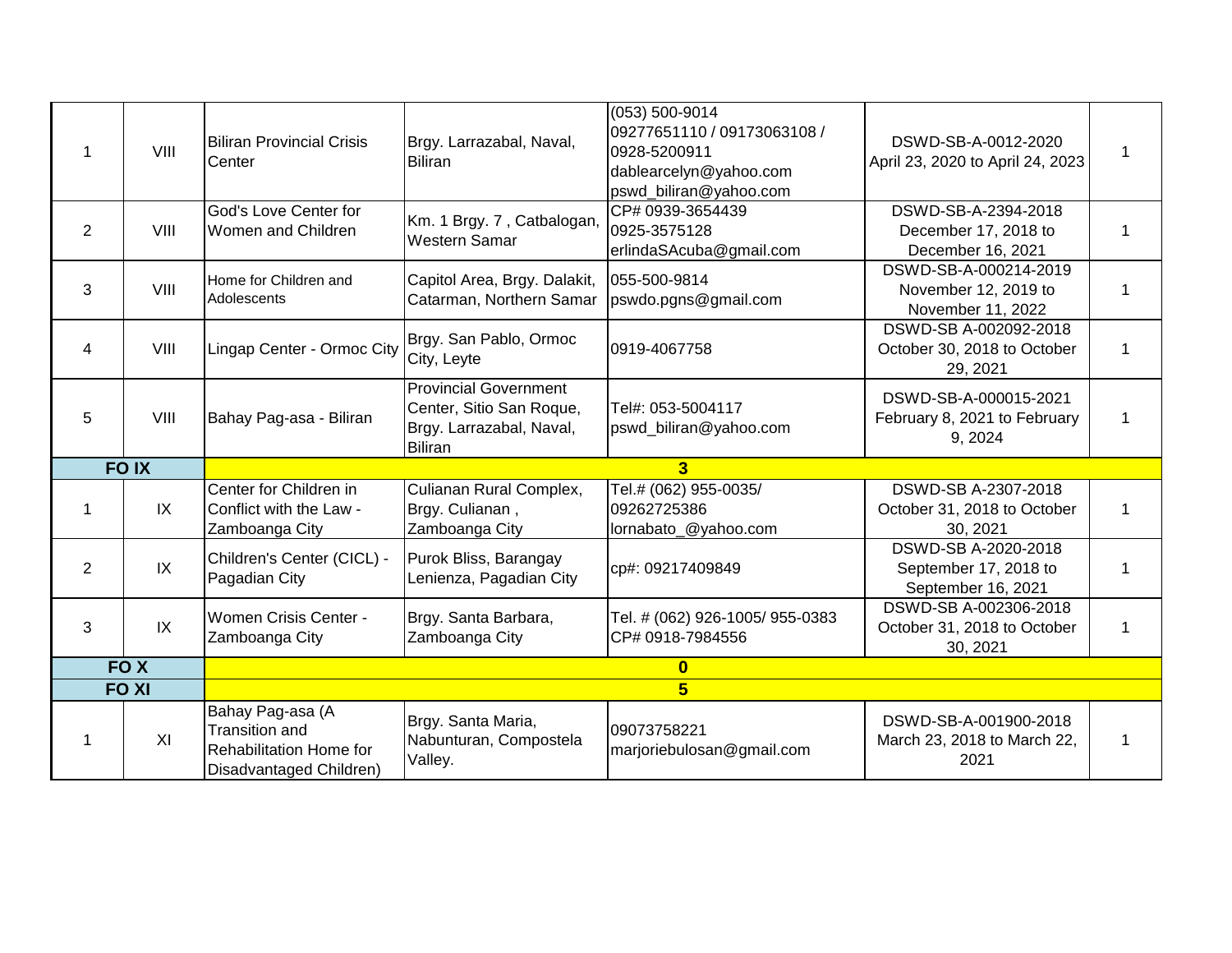| $\overline{2}$ | XI               | Bahay Pag-Asa - New<br>Corella                                                                         | Purok 2, Poblacion, New<br>Corella, Davao del Norte                      | cp#: 0917-7773219 / 0998-9654971<br>pswdo_davaodelnorte@gmail.com                                                | DSWD-SB-A-1956-2018<br>June 28, 2018 to June 27,<br>2022           | $\overline{2}$ |
|----------------|------------------|--------------------------------------------------------------------------------------------------------|--------------------------------------------------------------------------|------------------------------------------------------------------------------------------------------------------|--------------------------------------------------------------------|----------------|
| 3              | XI               | <b>Crisis Intervention Center</b><br>(CIC) - Balay Dangupan<br>Center                                  | Lower Cabantian, Brgy.<br>Buhangin, Davao City,<br>Davao Del Sur         | Tel. #: (082) 296-0799<br>09194431266<br>09174300272<br>myrna_dadang@yahoo.com                                   | DSWD-SB-A-0001-2020<br>January 16, 2020 to January<br>15, 2025     | $\overline{2}$ |
| 4              | XI               | Women Development<br>Center                                                                            | Purok 2, Poblacion, New<br>Corella, New Corella,<br>Davao Del Norte      | Tel.#: 655-9176<br>Cp #: 09985655636                                                                             | DSWD-SB A-002385-2018<br>December 13, 2018 to<br>December 12, 2021 | 1              |
| 5              | XI               | Sidlakan Women Crisis<br>Center                                                                        | Daang Patnubay St., Phase<br>I SIR New Matina, Brgy. 76-<br>A Davao City | Landline: (082) 296-25-66<br>Fax No.: (082) 225-04-17<br>Mobile No.: 09128445028<br>Email: Precyrica57@gmail.com | DSWD-SB-A-0078-2020<br>December 29, 2020 to<br>December 30, 2023   | 1              |
|                | <b>FO XII</b>    |                                                                                                        |                                                                          |                                                                                                                  |                                                                    |                |
| 1              | XII              | Sarangani Home For Girls<br>and Women                                                                  | Purok 7, Poblacion, Alabel,<br>Sarangani Province                        | 09324206264<br>pswdo_sarangani@yahoo.com                                                                         | DSWD-SB A-0101-2019<br>April 29, 2019 to April 28, 2022            |                |
|                | <b>FO CARAGA</b> |                                                                                                        |                                                                          | $\overline{\mathbf{4}}$                                                                                          |                                                                    |                |
| 1              | CARAGA           | Bahay Pag-asa<br>(Transition and<br>Rehabilitation Center for<br>Children in Conflict with the<br>Law) | Brgy. Anomar, Surigao City,<br>Surigao del Norte                         | 086 - 820-8510<br>09503686455<br>cswdsurigao@yahoo.com                                                           | DSWD-SB A-000047-2019<br>March 5, 2019 to March 4,<br>2022         |                |
| $\overline{2}$ |                  | Bahay Pag-Asa (Home for<br>CARAGA Children In Conflict with the<br>Law)                                | Doña Rosario, Tubay,<br>Agusan del Norte                                 | 342-7972/816-3663<br>pswd_adn@yahoo.com                                                                          | DSWD-SB A-01909-2018 April<br>20, 2018 to April 19, 2021           |                |
| 3              |                  | CARAGA CSWDO Drop-In Center                                                                            | San Roque, Bislig City                                                   | Gate 1 Forest Drive Village, 853-6089-144/09209545465<br>cswdobislig@yahoo.com                                   | DSWD-SB A-01966-2018 July<br>16, 2018 to July 15, 2021             |                |
| 4              | <b>CARAGA</b>    | Bahay Pag-Asa - Tandag<br>City                                                                         | Purok Villa Julia, Brgy.<br>Rosario, Tandag City,                        | 09383180762 / 09094159964<br>balts_guijada@yahoo.com                                                             | DSWD-SB A-0000-2019<br>December2019 to                             | 1              |
|                | <b>FO CAR</b>    |                                                                                                        | Surigao del Sur                                                          | $\overline{\mathbf{3}}$                                                                                          | December2022                                                       |                |